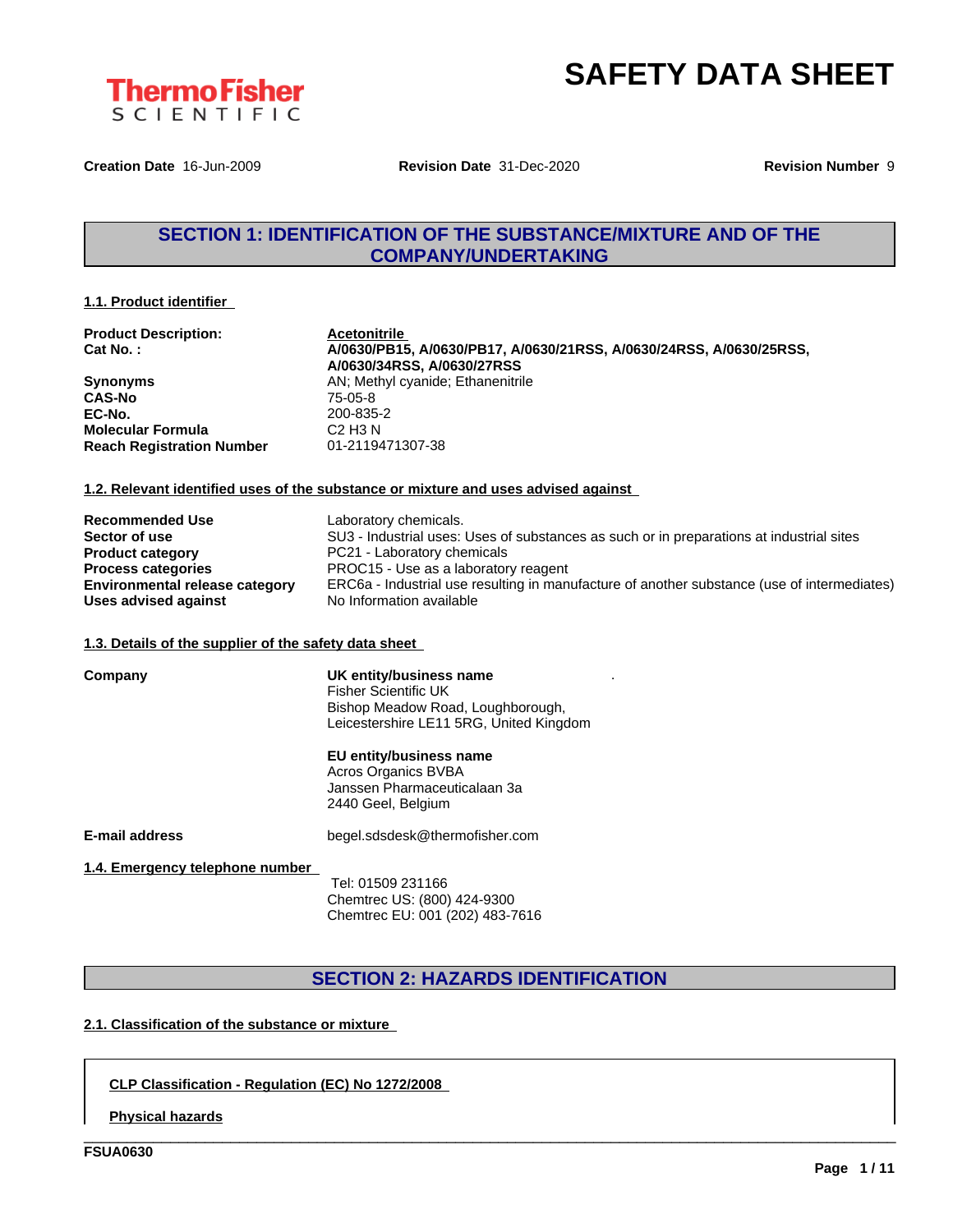# \_\_\_\_\_\_\_\_\_\_\_\_\_\_\_\_\_\_\_\_\_\_\_\_\_\_\_\_\_\_\_\_\_\_\_\_\_\_\_\_\_\_\_\_\_\_\_\_\_\_\_\_\_\_\_\_\_\_\_\_\_\_\_\_\_\_\_\_\_\_\_\_\_\_\_\_\_\_\_\_\_\_\_\_\_\_\_\_\_\_\_\_\_\_ **Acetonitrile Revision Date** 31-Dec-2020

#### Flammable liquids Category 2 (H225)

#### **Health hazards**

Acute oral toxicity Category 4 (H302) Acute dermal toxicity<br>
Acute Inhalation Toxicity - Vapors<br>
Category 4 (H332) Acute Inhalation Toxicity - Vapors Serious Eye Damage/Eye Irritation **Category 2 (H319)** Category 2 (H319)

#### **Environmental hazards**

Based on available data, the classification criteria are not met

*Full text of Hazard Statements: see section 16*



**Signal Word Danger**

#### **Hazard Statements**

H225 - Highly flammable liquid and vapor

H302 + H312 + H332 - Harmful if swallowed, in contact with skin or if inhaled

H319 - Causes serious eye irritation

#### **Precautionary Statements**

P280 - Wear protective gloves/protective clothing/eye protection/face protection

P301 + P312 - IF SWALLOWED: Call a POISON CENTER or doctor/physician if you feel unwell

P302 + P352 - IF ON SKIN: Wash with plenty of soap and water

P304 + P340 - IF INHALED: Remove victim to fresh air and keep at rest in a position comfortable for breathing

P305 + P351 + P338 - IF IN EYES: Rinse cautiously with water for several minutes. Remove contact lenses, if present and easy to do. Continue rinsing

P210 - Keep away from heat, hot surfaces, sparks, open flames and other ignition sources. No smoking

#### **2.3. Other hazards**

Substance is not considered persistent, bioaccumulative and toxic (PBT) / very persistent and very bioaccumulative (vPvB)

Toxicity to Soil Dwelling Organisms Toxic to terrestrial vertebrates

### **SECTION 3: COMPOSITION/INFORMATION ON INGREDIENTS**

#### **3.1. Substances**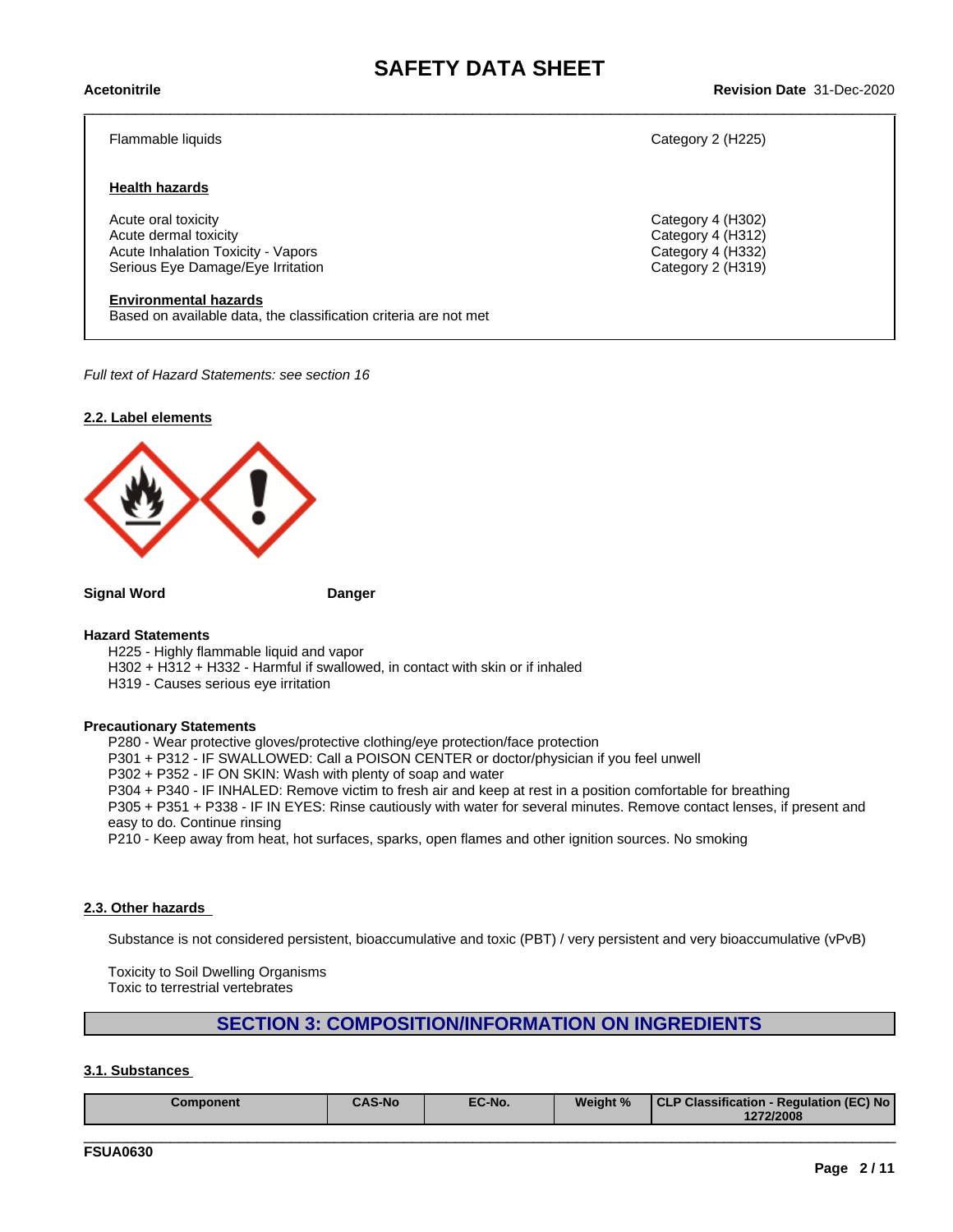# **SAFETY DATA SHEET**<br>Revision Date 31-Dec-2020

# \_\_\_\_\_\_\_\_\_\_\_\_\_\_\_\_\_\_\_\_\_\_\_\_\_\_\_\_\_\_\_\_\_\_\_\_\_\_\_\_\_\_\_\_\_\_\_\_\_\_\_\_\_\_\_\_\_\_\_\_\_\_\_\_\_\_\_\_\_\_\_\_\_\_\_\_\_\_\_\_\_\_\_\_\_\_\_\_\_\_\_\_\_\_ **Acetonitrile Revision Date** 31-Dec-2020

| Acetonitrile | 75-05-8 | 200-835-2 | >95 | Flam. Lig. 2 (H225)<br>Acute Tox. 4 (H302)<br>Acute Tox. 4 (H312)<br>Eye Irrit. 2 (H319)<br>Acute Tox. 4 (H332) |
|--------------|---------|-----------|-----|-----------------------------------------------------------------------------------------------------------------|
|              |         |           |     |                                                                                                                 |

**Reach Registration Number** 01-2119471307-38

*Full text of Hazard Statements: see section 16*

### **SECTION 4: FIRST AID MEASURES**

#### **4.1. Description of first aid measures**

| <b>General Advice</b>                                            | Immediate medical attention is required. Show this safety data sheet to the doctor in<br>attendance.                                                                                                                                                                                                                                                                            |
|------------------------------------------------------------------|---------------------------------------------------------------------------------------------------------------------------------------------------------------------------------------------------------------------------------------------------------------------------------------------------------------------------------------------------------------------------------|
| <b>Eye Contact</b>                                               | Rinse immediately with plenty of water, also under the eyelids, for at least 15 minutes.<br>Immediate medical attention is required.                                                                                                                                                                                                                                            |
| <b>Skin Contact</b>                                              | Wash off immediately with plenty of water for at least 15 minutes. Immediate medical<br>attention is required.                                                                                                                                                                                                                                                                  |
| Ingestion                                                        | Do NOT induce vomiting. Call a physician or poison control center immediately.                                                                                                                                                                                                                                                                                                  |
| <b>Inhalation</b>                                                | Remove to fresh air. If breathing is irregular or stopped, administer artificial respiration. Do<br>not use mouth-to-mouth method if victim ingested or inhaled the substance; give artificial<br>respiration with the aid of a pocket mask equipped with a one-way valve or other proper<br>respiratory medical device. Immediate medical attention is required.               |
| Self-Protection of the First Aider                               | Remove all sources of ignition. Use personal protective equipment as required. Ensure that<br>medical personnel are aware of the material(s) involved, take precautions to protect<br>themselves and prevent spread of contamination.                                                                                                                                           |
| 4.2. Most important symptoms and effects, both acute and delayed |                                                                                                                                                                                                                                                                                                                                                                                 |
|                                                                  | Difficulty in breathing. Symptoms of overexposure may be headache, dizziness, tiredness,<br>nausea and vomiting: Metabolism may release cyanide, which may result in headache,<br>dizziness, weakness, collapse, unconsciousness, and possible death: Inhalation of high<br>vapor concentrations may cause symptoms like headache, dizziness, tiredness, nausea<br>and vomiting |
|                                                                  | 4.3. Indication of any immediate medical attention and special treatment needed                                                                                                                                                                                                                                                                                                 |
| <b>Notes to Physician</b>                                        | Treat symptomatically. The effects may be delayed therefore medical observation is<br>essential. Effects may be delayed 7 to 10 hours. May be metabolized to cyanide which in<br>turn acts by inhibiting cytochrome oxidase impairing cellular respiration.                                                                                                                     |

# **SECTION 5: FIREFIGHTING MEASURES**

\_\_\_\_\_\_\_\_\_\_\_\_\_\_\_\_\_\_\_\_\_\_\_\_\_\_\_\_\_\_\_\_\_\_\_\_\_\_\_\_\_\_\_\_\_\_\_\_\_\_\_\_\_\_\_\_\_\_\_\_\_\_\_\_\_\_\_\_\_\_\_\_\_\_\_\_\_\_\_\_\_\_\_\_\_\_\_\_\_\_\_\_\_\_

#### **5.1. Extinguishing media**

#### **Suitable Extinguishing Media**

Water spray. CO<sub>2</sub>, dry chemical, dry sand, alcohol-resistant foam. Water mist may be used to cool closed containers.

#### **Extinguishing media which must not be used for safety reasons**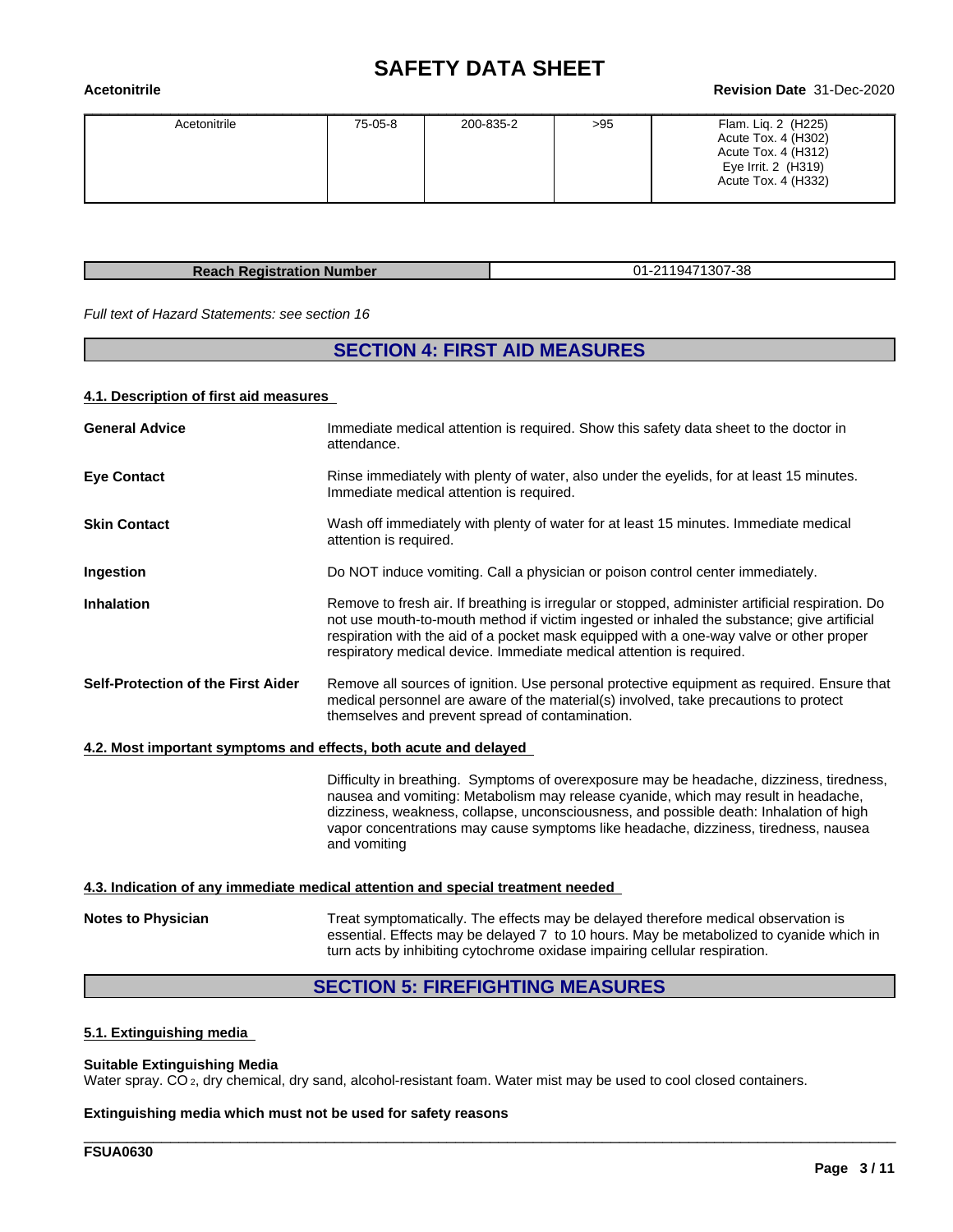Do not use a solid water stream as it may scatter and spread fire.

#### **5.2. Special hazards arising from the substance or mixture**

Flammable. Vapors may form explosive mixtures with air. Vapors may travel to source of ignition and flash back. Containers may explode when heated. Vapors may form explosive mixtures with air.

#### **Hazardous Combustion Products**

Hydrogen cyanide (hydrocyanic acid), Nitrogen oxides (NOx), Carbon monoxide (CO), Carbon dioxide (CO2).

#### **5.3. Advice for firefighters**

As in any fire, wear self-contained breathing apparatus pressure-demand, MSHA/NIOSH (approved or equivalent) and full protective gear. Thermal decomposition can lead to release of irritating gases and vapors.

#### **SECTION 6: ACCIDENTAL RELEASE MEASURES**

#### **6.1. Personal precautions, protective equipment and emergency procedures**

Remove all sources of ignition. Take precautionary measures against static discharges. Evacuate personnel to safe areas. Keep people away from and upwind of spill/leak. Ensure adequate ventilation. Use personal protective equipment as required.

#### **6.2. Environmental precautions**

Should not be released into the environment. See Section 12 for additional Ecological Information.

#### **6.3. Methods and material for containment and cleaning up**

Remove all sources of ignition. Take precautionary measures against static discharges. Provide adequate ventilation. Use spark-proof tools and explosion-proof equipment. Soak up with inert absorbent material. Keep in suitable, closed containers for disposal. Prevent product from entering drains.

#### **6.4. Reference to other sections**

Refer to protective measures listed in Sections 8 and 13.

#### **SECTION 7: HANDLING AND STORAGE**

#### **7.1. Precautions for safe handling**

Wear personal protective equipment/face protection. Ensure adequate ventilation. Keep away from open flames, hot surfaces and sources of ignition. Take precautionary measures against static discharges. Do not get in eyes, on skin, or on clothing. Do not breathe mist/vapors/spray. Use spark-proof tools and explosion-proof equipment. Use only non-sparking tools. To avoid ignition of vapors by static electricity discharge, all metal parts of the equipment must be grounded.

#### **Hygiene Measures**

When using do not eat, drink or smoke. Provide regular cleaning of equipment, work area and clothing.

#### **7.2. Conditions for safe storage, including any incompatibilities**

Keep container tightly closed in a dry and well-ventilated place. Keep away from heat, sparks and flame. Flammables area.

\_\_\_\_\_\_\_\_\_\_\_\_\_\_\_\_\_\_\_\_\_\_\_\_\_\_\_\_\_\_\_\_\_\_\_\_\_\_\_\_\_\_\_\_\_\_\_\_\_\_\_\_\_\_\_\_\_\_\_\_\_\_\_\_\_\_\_\_\_\_\_\_\_\_\_\_\_\_\_\_\_\_\_\_\_\_\_\_\_\_\_\_\_\_

#### **Technical Rules for Hazardous Substances (TRGS) 510 Storage Class (LGK) (Germany)** Class 3

#### **7.3. Specific end use(s)**

Use in laboratories

**FSUA0630**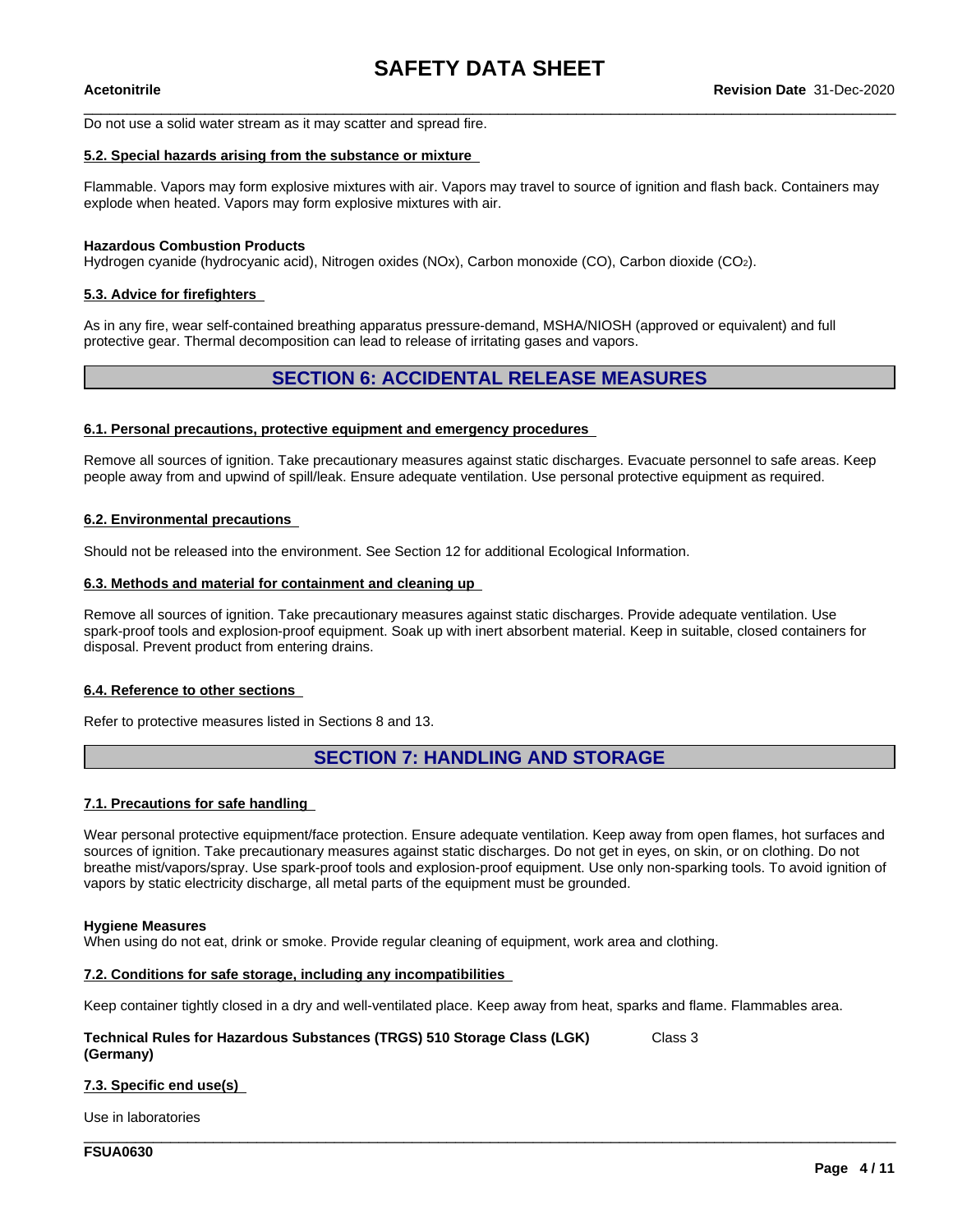### **SECTION 8: EXPOSURE CONTROLS/PERSONAL PROTECTION**

#### **8.1. Control parameters**

#### **Exposure limits**

List source(s): **EU** - Commission Directive (EU) 2019/1831 of 24 October 2019 establishing a fifth list ofindicative occupational exposure limit values pursuant to Council Directive 98/24/EC and amending Commission Directive 2000/39/EC UK - EH40/2005 Work Exposure Limits, Third edition. Published 2018. **IRE -** 2018 Code of Practice for the Chemical Agents Regulations, Schedule 1. Published by the Health and Safety Authority

| Component    | The United Kingdom                 | <b>European Union</b>  | Ireland                           |
|--------------|------------------------------------|------------------------|-----------------------------------|
| Acetonitrile | STEL: 60 ppm 15 min                | TWA: $40$ ppm $(8hr)$  | TWA: 40 ppm 8 hr.                 |
|              | STEL: 102 mg/m <sup>3</sup> 15 min | TWA: 70 mg/m $3$ (8hr) | TWA: 70 mg/m <sup>3</sup> 8 hr.   |
|              | TWA: $40$ ppm $8$ hr               | Skin                   | STEL: 120 ppm 15 min              |
|              | TWA: 68 mg/m $3$ 8 hr              |                        | STEL: $310 \text{ mg/m}^3$ 15 min |
|              |                                    |                        | Skin                              |

#### **Biological limit values**

This product, as supplied, does not contain any hazardous materials with biological limits established by the region specific regulatory bodies

#### **Monitoring methods**

BS EN 14042:2003 Title Identifier: Workplace atmospheres. Guide for the application and use of procedures for the assessment of exposure to chemical and biological agents.

MDHS70 General methods for sampling airborne gases and vapours

MDHS 88 Volatile organic compounds in air. Laboratory method using diffusive samplers, solvent desorption and gas chromatography

MDHS 96 Volatile organic compounds in air - Laboratory method using pumped solid sorbent tubes, solvent desorption and gas chromatography

#### **Derived No Effect Level (DNEL)** See table for values

| Route of exposure     | Acute effects (local) | <b>Acute effects</b><br>(systemic) | <b>Chronic effects</b><br>(local) | <b>Chronic effects</b><br>(systemic) |
|-----------------------|-----------------------|------------------------------------|-----------------------------------|--------------------------------------|
| Oral<br><b>Dermal</b> |                       |                                    |                                   | 32.2 mg/kg bw/day                    |
| <b>Inhalation</b>     | 40.6 ppm              | $40.6$ ppm                         | $40.6$ ppm                        | $40.6$ ppm                           |
|                       | $(68 \text{ ma/m}^3)$ | $(68 \text{ ma/m}^3)$              | $(68 \text{ ma/m}^3)$             | $(68 \text{ mg/m}^3)$                |

**Predicted No Effect Concentration** See values below. **(PNEC)**

| <b>Fresh water</b>                    | $10 \text{ mg/l}$       |
|---------------------------------------|-------------------------|
| <b>Fresh water sediment</b>           | 7.54 mg/kg dw           |
| <b>Marine water</b>                   | 1 $mq/l$                |
| <b>Water Intermittent</b>             | $10 \text{ mg/l}$       |
| Microorganisms in sewage<br>treatment | $32 \text{ mg/l}$       |
| Soil (Agriculture)                    | $2.41 \text{ mg/kg}$ dw |

#### **8.2. Exposure controls**

#### **Engineering Measures**

Ensure adequate ventilation, especially in confined areas. Ensure that eyewash stations and safety showers are close to the workstation location. Use explosion-proof electrical/ventilating/lighting/equipment.

Wherever possible, engineering control measures such as the isolation or enclosure of the process, the introduction of process or equipment changes to minimise release or contact, and the use of properly designed ventilation systems, should be adopted to control hazardous materials at source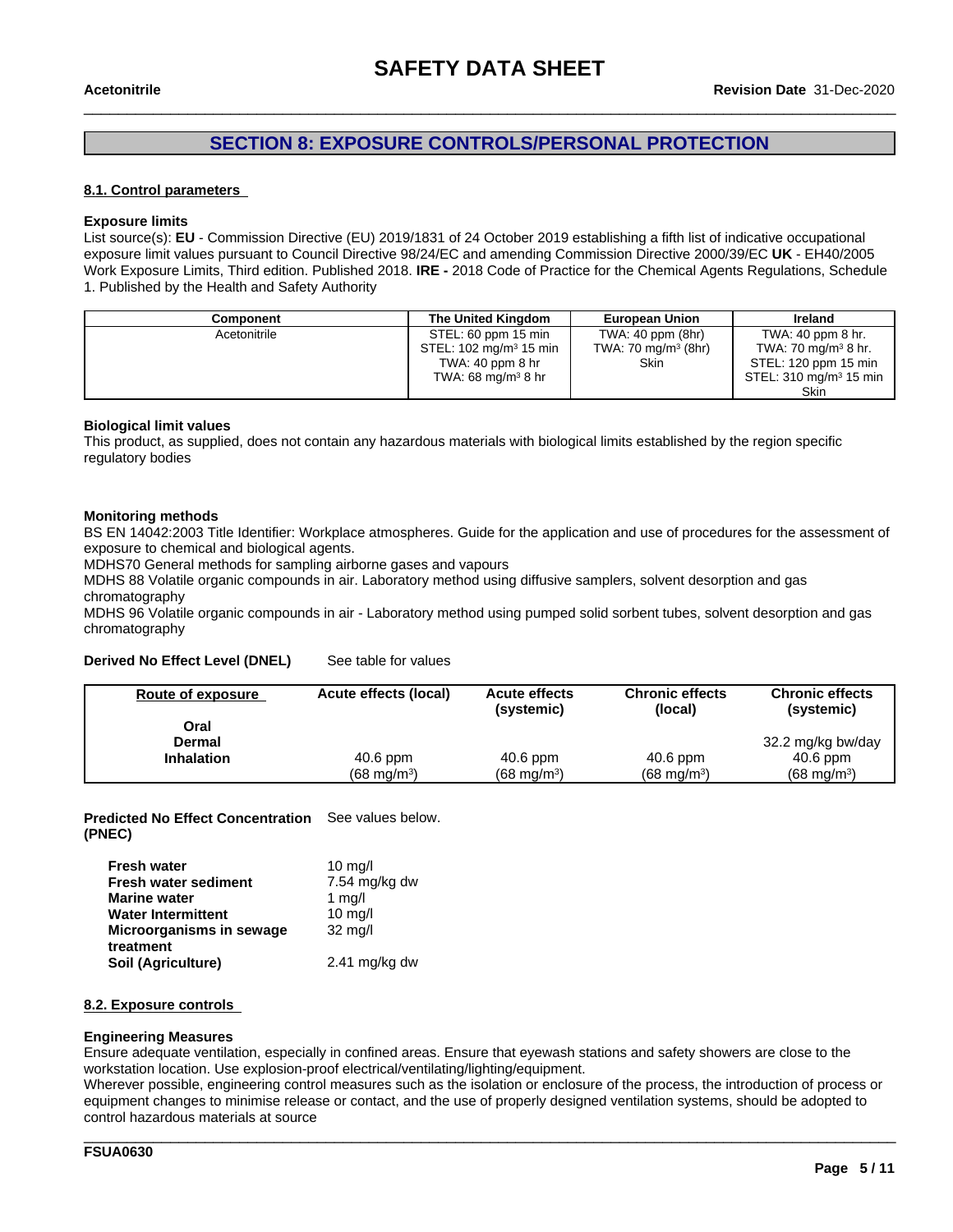| Personal protective equipment<br><b>Eve Protection</b> |                                           | Goggles (European standard - EN 166) |                                         |                                                                                                     |
|--------------------------------------------------------|-------------------------------------------|--------------------------------------|-----------------------------------------|-----------------------------------------------------------------------------------------------------|
| Protective gloves<br><b>Hand Protection</b>            |                                           |                                      |                                         |                                                                                                     |
| Glove material<br>Butyl rubber                         | <b>Breakthrough time</b><br>> 480 minutes | <b>Glove thickness</b><br>$0.35$ mm  | <b>EU</b> standard<br>EN 374<br>Level 6 | Glove comments<br>As tested under EN374-3 Determination of<br>Resistance to Permeation by Chemicals |
| Neoprene gloves                                        | $< 60$ minutes                            | $0.45$ mm                            |                                         |                                                                                                     |

Inspect gloves before use.

Please observe the instructions regarding permeability and breakthrough time which are provided by the supplier of the gloves. (Refer to manufacturer/supplier for information)

Ensure gloves are suitable for the task: Chemical compatability, Dexterity, Operational conditions, User susceptibility, e.g. sensitisation effects, also take into consideration the specific local conditions under which the product is used, such as the danger of cuts, abrasion.

Remove gloves with care avoiding skin contamination.

| When workers are facing concentrations above the exposure limit they must use<br>appropriate certified respirators.<br>To protect the wearer, respiratory protective equipment must be the correct fit and be used<br>and maintained properly                       |
|---------------------------------------------------------------------------------------------------------------------------------------------------------------------------------------------------------------------------------------------------------------------|
| Use a NIOSH/MSHA or European Standard EN 136 approved respirator if exposure limits<br>are exceeded or if irritation or other symptoms are experienced<br><b>Recommended Filter type:</b> low boiling organic solvent Type AX Brown conforming to<br>EN371          |
| Use a NIOSH/MSHA or European Standard EN 149:2001 approved respirator if exposure<br>limits are exceeded or if irritation or other symptoms are experienced.<br><b>Recommended half mask:-</b> Valve filtering: EN405; or; Half mask: EN140; plus filter, EN<br>141 |
|                                                                                                                                                                                                                                                                     |

**Environmental exposure controls** No information available.

## **SECTION 9: PHYSICAL AND CHEMICAL PROPERTIES**

#### **9.1. Information on basic physical and chemical properties**

| <b>Physical State</b>            | Liquid                            |                                          |
|----------------------------------|-----------------------------------|------------------------------------------|
| Appearance                       | Colorless                         |                                          |
| Odor                             | aromatic                          |                                          |
| <b>Odor Threshold</b>            | $170$ ppm                         |                                          |
| <b>Melting Point/Range</b>       | $-46$ °C / $-50.8$ °F             |                                          |
| <b>Softening Point</b>           | No data available                 |                                          |
| <b>Boiling Point/Range</b>       | 81 - 82 °C / 177.8 - 179.6 °F     | @ 760 mmHq                               |
| <b>Flammability (liquid)</b>     | Highly flammable                  | On basis of test data                    |
| Flammability (solid,gas)         | Not applicable                    | Liquid                                   |
| <b>Explosion Limits</b>          | <b>Lower</b> $3$ vol $\%$         |                                          |
|                                  | <b>Upper</b> $16$ vol $\%$        |                                          |
| <b>Flash Point</b>               | 12.8 °C / 55 °F                   | <b>Method -</b> No information available |
| <b>Autoignition Temperature</b>  | 525 °C / 977 °F                   |                                          |
| <b>Decomposition Temperature</b> | No data available                 |                                          |
| рH                               | No information available          |                                          |
| <b>Viscosity</b>                 | 0.36 $\,$ cP at 20 $\,^{\circ}$ C |                                          |
| <b>Water Solubility</b>          | Miscible                          |                                          |

\_\_\_\_\_\_\_\_\_\_\_\_\_\_\_\_\_\_\_\_\_\_\_\_\_\_\_\_\_\_\_\_\_\_\_\_\_\_\_\_\_\_\_\_\_\_\_\_\_\_\_\_\_\_\_\_\_\_\_\_\_\_\_\_\_\_\_\_\_\_\_\_\_\_\_\_\_\_\_\_\_\_\_\_\_\_\_\_\_\_\_\_\_\_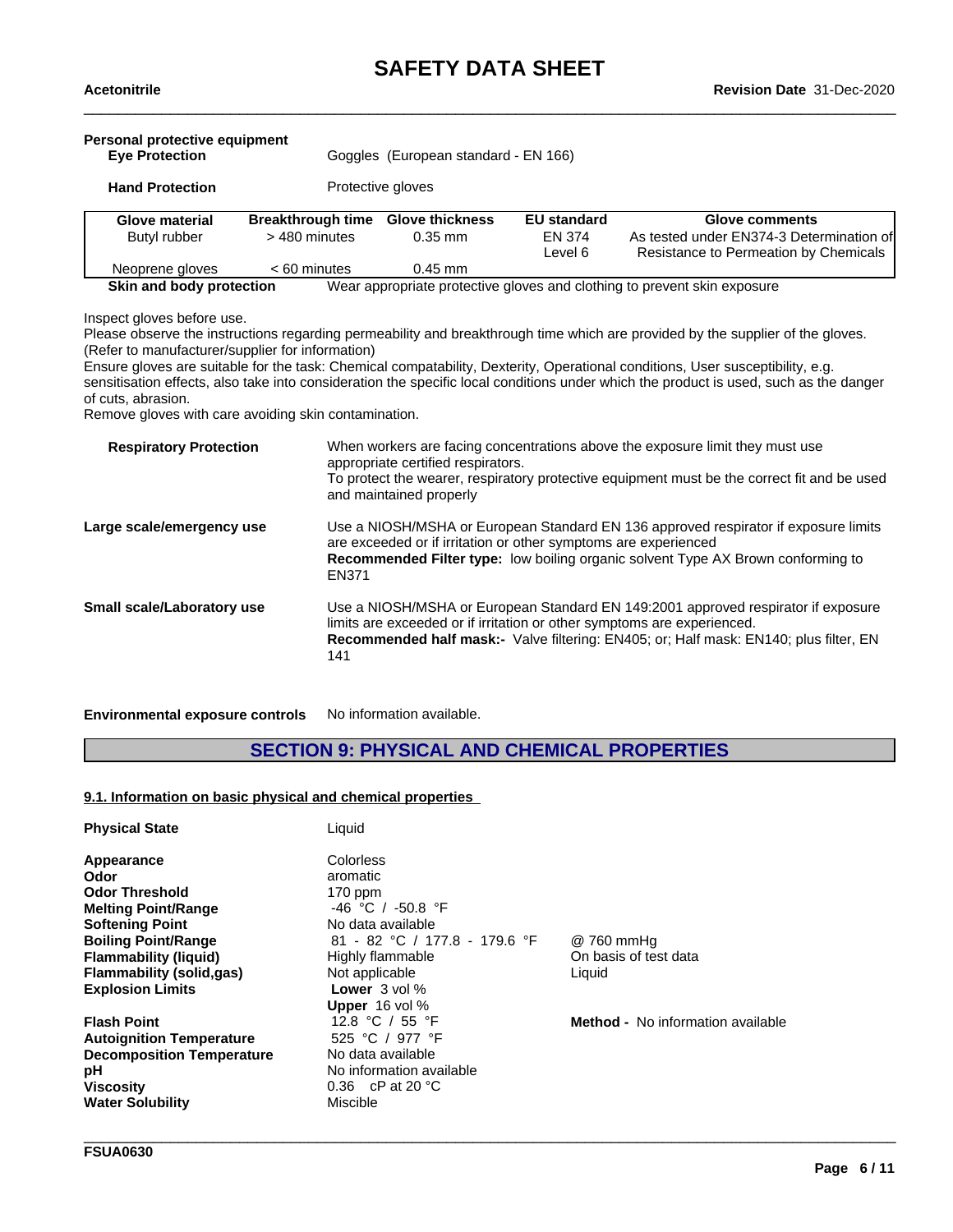| Solubility in other solvents                   | No information available                                  |               |
|------------------------------------------------|-----------------------------------------------------------|---------------|
| <b>Partition Coefficient (n-octanol/water)</b> |                                                           |               |
| <b>Component</b>                               | log Pow                                                   |               |
| Acetonitrile                                   | $-0.34$                                                   |               |
| <b>Vapor Pressure</b>                          | 97 mbar @ 20 °C                                           |               |
| Density / Specific Gravity                     | 0.781                                                     |               |
| <b>Bulk Density</b>                            | Not applicable                                            | Liquid        |
| <b>Vapor Density</b>                           | 1.42                                                      | $(Air = 1.0)$ |
| <b>Particle characteristics</b>                | Not applicable (liquid)                                   |               |
|                                                |                                                           |               |
| 9.2. Other information                         |                                                           |               |
| Molecular Formula                              | C <sub>2</sub> H <sub>3</sub> N                           |               |
| <b>Molecular Weight</b>                        | 41.05                                                     |               |
| <b>Explosive Properties</b>                    | Not explosive Vapors may form explosive mixtures with air |               |
| <b>Oxidizing Properties</b>                    | Not oxidising                                             |               |
| <b>Evaporation Rate</b>                        | 5.79 - (Butyl Acetate = $1.0$ )                           |               |
|                                                |                                                           |               |
|                                                |                                                           |               |
|                                                |                                                           |               |

## **SECTION 10: STABILITY AND REACTIVITY**

|  |  |  | <b>10.1. Reactivity</b> |  |  |
|--|--|--|-------------------------|--|--|
|  |  |  |                         |  |  |

None known, based on information available

**10.2. Chemical stability**

Stable under normal conditions.

#### **10.3. Possibility of hazardous reactions**

| <b>Hazardous Polymerization</b> | Hazardous polymerization does not occur. |
|---------------------------------|------------------------------------------|
| <b>Hazardous Reactions</b>      | No information available.                |

**10.4. Conditions to avoid**

Incompatible products. Keep away from open flames, hot surfaces and sources of ignition. Exposure to moisture.

**10.5. Incompatible materials**

Strong oxidizing agents. Strong acids. Reducing Agent. Bases.

#### **10.6. Hazardous decomposition products**

Hydrogen cyanide (hydrocyanic acid). Nitrogen oxides (NOx). Carbon monoxide (CO). Carbon dioxide (CO2).

\_\_\_\_\_\_\_\_\_\_\_\_\_\_\_\_\_\_\_\_\_\_\_\_\_\_\_\_\_\_\_\_\_\_\_\_\_\_\_\_\_\_\_\_\_\_\_\_\_\_\_\_\_\_\_\_\_\_\_\_\_\_\_\_\_\_\_\_\_\_\_\_\_\_\_\_\_\_\_\_\_\_\_\_\_\_\_\_\_\_\_\_\_\_

### **SECTION 11: TOXICOLOGICAL INFORMATION**

#### **11.1. Information on hazard classes as defined in Regulation (EC) No 1272/2008**

#### **Product Information**

**(a) acute toxicity;**

| Oral       | Category 4 |
|------------|------------|
| Dermal     | Category 4 |
| Inhalation | Category 4 |

| Component    | LD50 Oral                                                         | <b>LD50 Dermal</b>                 | <b>LC50 Inhalation</b>                        |
|--------------|-------------------------------------------------------------------|------------------------------------|-----------------------------------------------|
| Acetonitrile | $ATE = 617$ mg/kg<br>450-787 mg/kg (Rat)<br>، Rat '<br>2460 mg/kg | <sup>'</sup> Rabbit,<br>2000 mg/kg | $ATE = 3587$ ppm<br>(Rat ) 8 h<br>7551<br>ppm |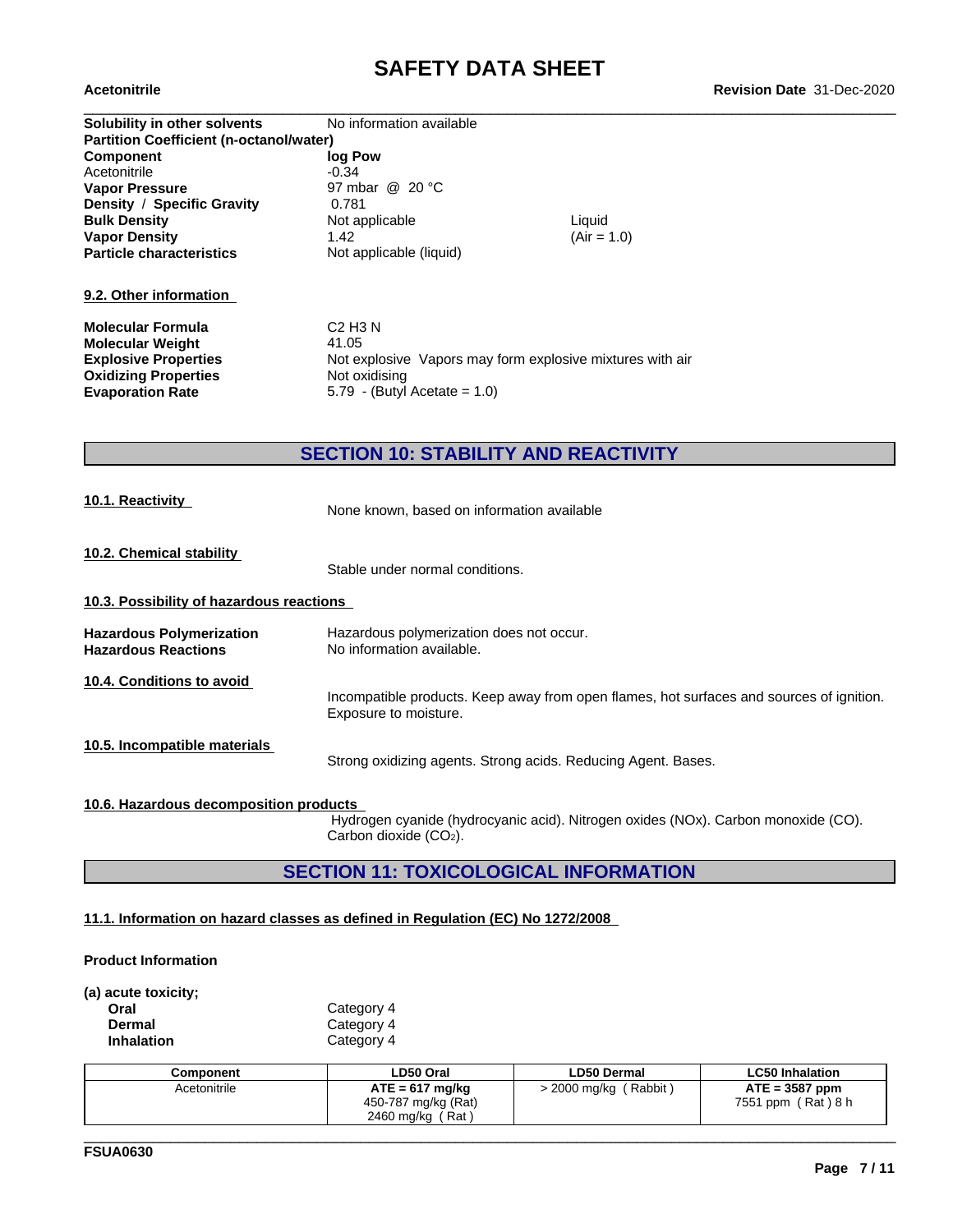| (b) skin corrosion/irritation;                                              | Based on available data, the classification criteria are not met                                                                                                                                                                                                                                                                                                                        |
|-----------------------------------------------------------------------------|-----------------------------------------------------------------------------------------------------------------------------------------------------------------------------------------------------------------------------------------------------------------------------------------------------------------------------------------------------------------------------------------|
| (c) serious eye damage/irritation;                                          | Category 2                                                                                                                                                                                                                                                                                                                                                                              |
| (d) respiratory or skin sensitization;<br><b>Respiratory</b><br><b>Skin</b> | Based on available data, the classification criteria are not met<br>Based on available data, the classification criteria are not met                                                                                                                                                                                                                                                    |
| (e) germ cell mutagenicity;                                                 | Based on available data, the classification criteria are not met                                                                                                                                                                                                                                                                                                                        |
| (f) carcinogenicity;                                                        | Based on available data, the classification criteria are not met                                                                                                                                                                                                                                                                                                                        |
|                                                                             | There are no known carcinogenic chemicals in this product                                                                                                                                                                                                                                                                                                                               |
| (g) reproductive toxicity;                                                  | Based on available data, the classification criteria are not met                                                                                                                                                                                                                                                                                                                        |
| (h) STOT-single exposure;                                                   | Based on available data, the classification criteria are not met                                                                                                                                                                                                                                                                                                                        |
| (i) STOT-repeated exposure;<br><b>Target Organs</b>                         | Based on available data, the classification criteria are not met<br>None known.                                                                                                                                                                                                                                                                                                         |
| (j) aspiration hazard;                                                      | Based on available data, the classification criteria are not met                                                                                                                                                                                                                                                                                                                        |
| delayed                                                                     | Symptoms / effects, both acute and Symptoms of overexposure may be headache, dizziness, tiredness, nausea and vomiting.<br>Metabolism may release cyanide, which may result in headache, dizziness, weakness,<br>collapse, unconsciousness, and possible death. Inhalation of high vapor concentrations<br>may cause symptoms like headache, dizziness, tiredness, nausea and vomiting. |
| 11.2. Information on other hazards                                          |                                                                                                                                                                                                                                                                                                                                                                                         |

**Endocrine Disrupting Properties** Assess endocrine disrupting properties for human health. This product does not contain any known or suspected endocrine disruptors.

# **SECTION 12: ECOLOGICAL INFORMATION**

#### **12.1. Toxicity Ecotoxicity effects** .

| Component    | <b>Freshwater Fish</b>                                                                                                                                                                                                                                    | <b>Water Flea</b> | <b>Freshwater Algae</b> |
|--------------|-----------------------------------------------------------------------------------------------------------------------------------------------------------------------------------------------------------------------------------------------------------|-------------------|-------------------------|
| Acetonitrile | $LC50: = 1850$ mg/L, 96h static<br>(Lepomis macrochirus)<br>$LC50: = 1000$ mg/L, 96h static<br>(Pimephales promelas)<br>LC50: 1600 - 1690 mg/L, 96h<br>flow-through (Pimephales<br>promelas)<br>$LC50$ : = 1650 mg/L, 96h static<br>(Poecilia reticulata) |                   |                         |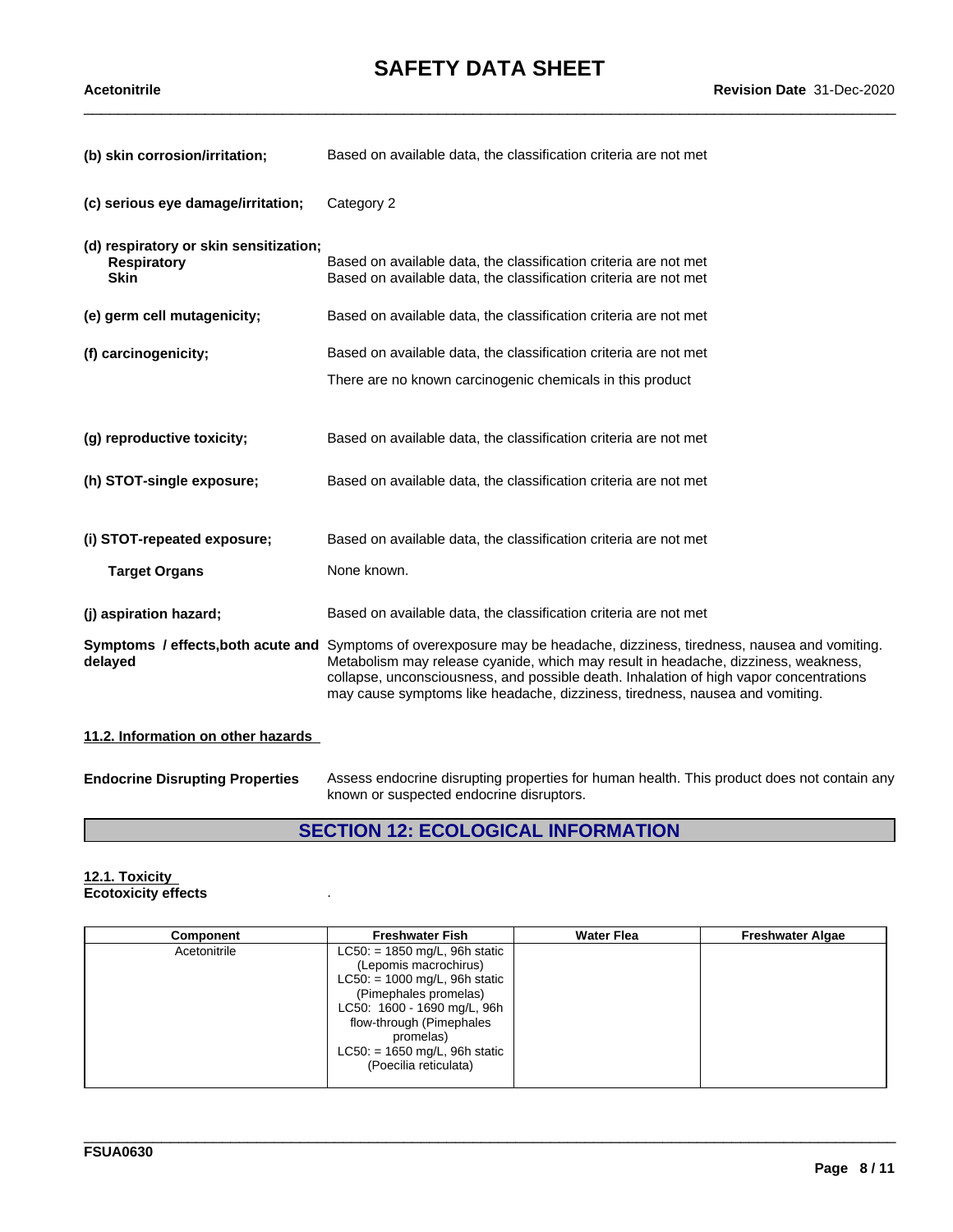# \_\_\_\_\_\_\_\_\_\_\_\_\_\_\_\_\_\_\_\_\_\_\_\_\_\_\_\_\_\_\_\_\_\_\_\_\_\_\_\_\_\_\_\_\_\_\_\_\_\_\_\_\_\_\_\_\_\_\_\_\_\_\_\_\_\_\_\_\_\_\_\_\_\_\_\_\_\_\_\_\_\_\_\_\_\_\_\_\_\_\_\_\_\_ **Acetonitrile Revision Date** 31-Dec-2020

| Component    | <b>Microtox</b>          | <b>M-Factor</b> |
|--------------|--------------------------|-----------------|
| Acetonitrile | $EC50 = 28000$ mg/L 48 h |                 |
|              | EC50 = 73 mg/L 24 h      |                 |
|              | $EC50 = 7500$ mg/L 15 h  |                 |

# **12.2. Persistence and degradability**

Persistence is unlikely, based on information available.

**12.3. Bioaccumulative potential** MATERIAL DOES NOT BIOACCUMULATE

| $- 12.55$<br>רי nen. | Pow<br>lО | $- - - -$<br>(BC)<br><b>oncentration</b><br>тастоі<br>мос |
|----------------------|-----------|-----------------------------------------------------------|
| Acetonitrile         | ≺<br>∪.∪  | N۵<br>$A^{\sim+}$<br>available<br>Jala                    |

**12.6. Endocrine disrupting**

**12.4. Mobility in soil** The product contains volatile organic compounds (VOC) which will evaporate easily from all surfaces Will likely be mobile in the environment due to its volatility. Disperses rapidly in air

| 12.5. Results of PBT and vPvB | Substance is not considered persistent, bioaccumulative and toxic (PBT) / very persistent |
|-------------------------------|-------------------------------------------------------------------------------------------|
| assessment                    | and very bioaccumulative (vPvB).                                                          |
|                               |                                                                                           |

# **properties** This product does not contain any known or suspected endocrine disruptors

| 12.7. Other adverse effects         |                                                                |
|-------------------------------------|----------------------------------------------------------------|
| <b>Persistent Organic Pollutant</b> | This product does not contain any known or suspected substance |
| <b>Ozone Depletion Potential</b>    | This product does not contain any known or suspected substance |

## **SECTION 13: DISPOSAL CONSIDERATIONS**

#### **13.1. Waste treatment methods**

| Waste from Residues/Unused<br><b>Products</b> | Waste is classified as hazardous. Dispose of in accordance with the European Directives<br>on waste and hazardous waste. Dispose of in accordance with local regulations.                                                                      |
|-----------------------------------------------|------------------------------------------------------------------------------------------------------------------------------------------------------------------------------------------------------------------------------------------------|
| <b>Contaminated Packaging</b>                 | Dispose of this container to hazardous or special waste collection point. Empty containers<br>retain product residue, (liquid and/or vapor), and can be dangerous. Keep product and<br>empty container away from heat and sources of ignition. |
| European Waste Catalogue (EWC)                | According to the European Waste Catalog, Waste Codes are not product specific, but<br>application specific.                                                                                                                                    |
| <b>Other Information</b>                      | Waste codes should be assigned by the user based on the application for which the product<br>was used. Do not flush to sewer. Can be landfilled or incinerated, when in compliance with<br>local regulations.                                  |

## **SECTION 14: TRANSPORT INFORMATION**

\_\_\_\_\_\_\_\_\_\_\_\_\_\_\_\_\_\_\_\_\_\_\_\_\_\_\_\_\_\_\_\_\_\_\_\_\_\_\_\_\_\_\_\_\_\_\_\_\_\_\_\_\_\_\_\_\_\_\_\_\_\_\_\_\_\_\_\_\_\_\_\_\_\_\_\_\_\_\_\_\_\_\_\_\_\_\_\_\_\_\_\_\_\_

#### **IMDG/IMO**

| 14.1. UN number                  | UN1648              |
|----------------------------------|---------------------|
| 14.2. UN proper shipping name    | <b>ACETONITRILE</b> |
| 14.3. Transport hazard class(es) |                     |
| 14.4. Packing group              |                     |

**ADR**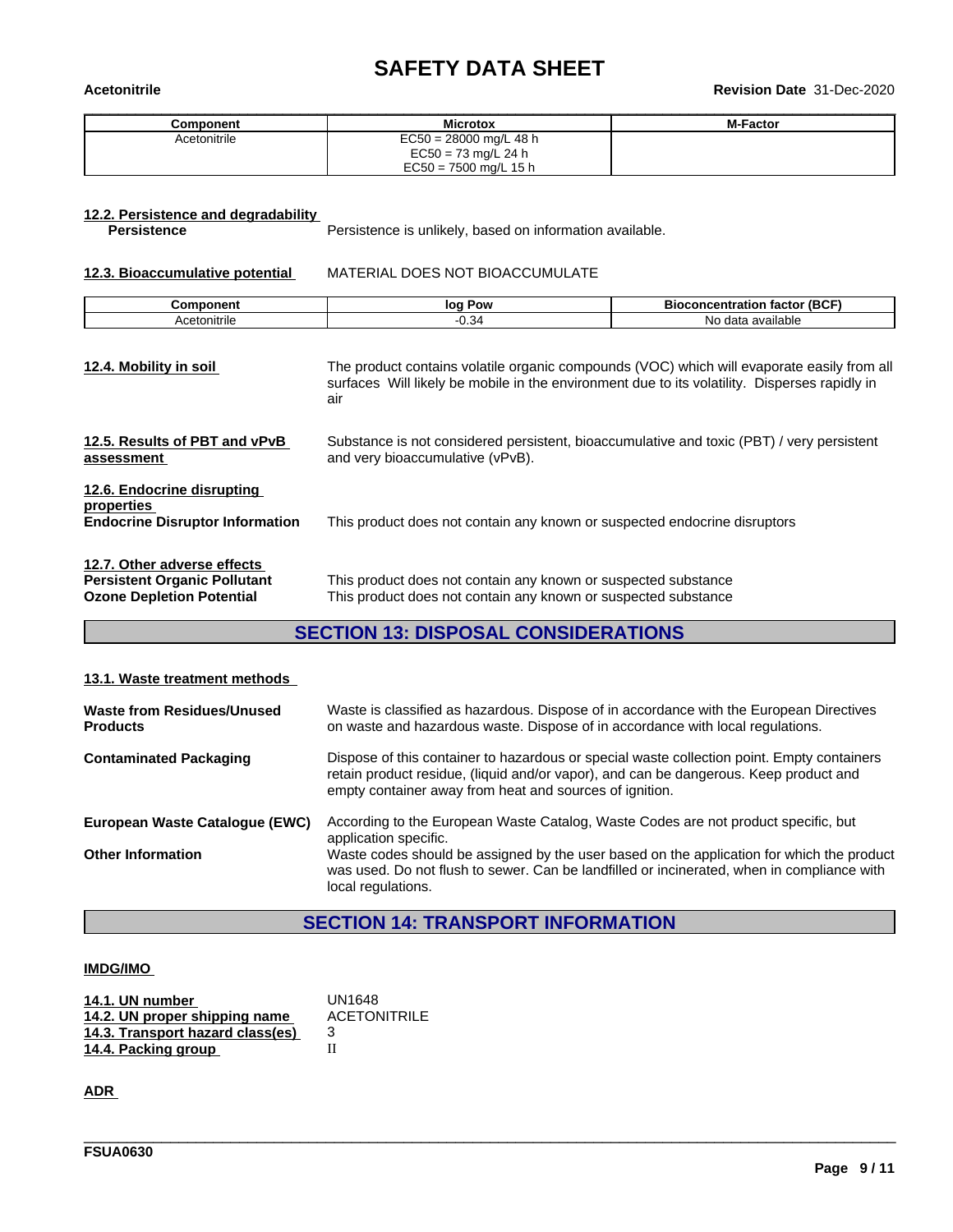| 14.1. UN number                  | UN1648              |
|----------------------------------|---------------------|
| 14.2. UN proper shipping name    | <b>ACETONITRILE</b> |
| 14.3. Transport hazard class(es) |                     |
| 14.4. Packing group              |                     |
|                                  |                     |

**IATA** 

| 14.1. UN number<br>14.2. UN proper shipping name<br>14.3. Transport hazard class(es)<br>14.4. Packing group | UN1648<br><b>ACETONITRILE</b><br>3<br>Н |
|-------------------------------------------------------------------------------------------------------------|-----------------------------------------|
| 14.5. Environmental hazards                                                                                 | No hazards identified                   |
| 14.6. Special precautions for user                                                                          | No special precautions required         |
| 14.7. Maritime transport in bulk<br>according to IMO instruments                                            | Not applicable, packaged goods          |

### **SECTION 15: REGULATORY INFORMATION**

#### **15.1. Safety, health and environmental regulations/legislation specific for the substance or mixture**

#### **International Inventories**

X = listed, Europe (EINECS/ELINCS/NLP), U.S.A. (TSCA), Canada (DSL/NDSL), Philippines (PICCS), China (IECSC), Japan (ENCS), Australia (AICS), Korea (ECL).

| Component    | <b>EINECS</b> | <b>ELINCS</b> | <b>NLP</b> | <b>TSCA</b> | <b>DSL</b> | <b>NDSL</b> | <b>PICCS</b> | <b>ENCS</b> | <b>IECCO</b><br><b>IECSC</b> | <b>AICS</b> | <b>KECL</b>   |
|--------------|---------------|---------------|------------|-------------|------------|-------------|--------------|-------------|------------------------------|-------------|---------------|
| Acetonitrile | 200-835-2     |               |            |             |            |             |              |             |                              |             | $-0006$<br>KE |
|              |               |               |            |             |            |             |              |             |                              |             |               |

### Regulation (EC) No 649/2012 of the European Parliament and of the Council of 4 July 2012 concerning the export and **import of dangerous chemicals**

Not applicable

#### **National Regulations**

**WGK Classification** See table for values

| <b>Component</b> | <b>Water Classification</b><br>(VwVwS<br>Germany | ⊥uft<br>Class<br>Germany<br>гΔ. |
|------------------|--------------------------------------------------|---------------------------------|
| Acetonitrile     | WGK2                                             |                                 |

| <b>mponent</b>               | <b>INRS</b><br>ſables<br>rance<br>diseases<br>. occupational<br>∴∩t                 |  |  |  |  |
|------------------------------|-------------------------------------------------------------------------------------|--|--|--|--|
| . .<br>™cetonıtrıle<br>ACAIO | - RG 84<br>$\cdot$ i MP $\cdot$<br>maladies<br>; professionnelles<br>ableaux<br>des |  |  |  |  |
| .                            | $(0.00111)$ $0.000$<br>$\sim$ $\sim$ $\sim$ $\sim$<br>.                             |  |  |  |  |

**UK** - Take note of Control of Substances Hazardous to Health Regulations (COSHH) 2002 and 2005 Amendment

#### **15.2. Chemical safety assessment**

A Chemical Safety Assessment/Report (CSA/CSR) has been conducted by the manufacturer/importer

#### **SECTION 16: OTHER INFORMATION**

\_\_\_\_\_\_\_\_\_\_\_\_\_\_\_\_\_\_\_\_\_\_\_\_\_\_\_\_\_\_\_\_\_\_\_\_\_\_\_\_\_\_\_\_\_\_\_\_\_\_\_\_\_\_\_\_\_\_\_\_\_\_\_\_\_\_\_\_\_\_\_\_\_\_\_\_\_\_\_\_\_\_\_\_\_\_\_\_\_\_\_\_\_\_

#### **Full text of H-Statements referred to undersections 2 and 3**

H225 - Highly flammable liquid and vapor